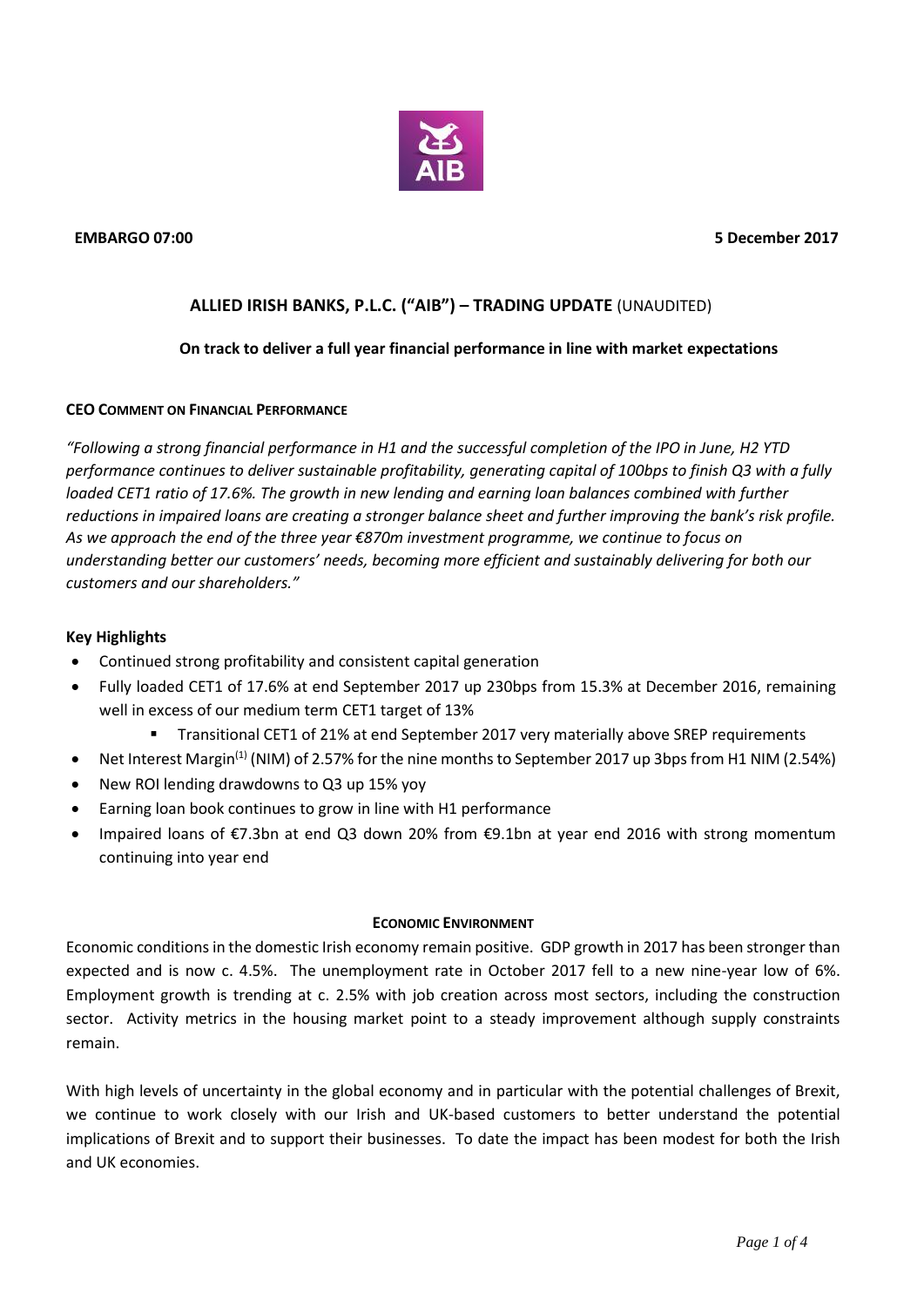#### **FINANCIAL PERFORMANCE**

The Group had a strong Q3 performance and is on track to deliver a full year financial performance in line with market expectations. Sustainable NIM increased to 2.50%<sup>(1)</sup> by the end of Q3 up from 2.47% in H1 2017 with stable asset yields and lower funding costs. Taking account of interest income from cured loans, reported NIM was 2.57% at the end of Q3, up 3bps and well ahead of our medium term target of 2.40%+.

Customer fees and commissions are stable and in line with expectations. In the first half of 2017 Other Income benefitted from gains on re-estimation of cash-flows of loans previously restructured (including a small number of large transactions) – reported income from this source has reverted to more normalised levels in the second half.

Disciplined cost management is a priority across the Group and trends experienced in H1 are expected to continue for the remainder of the year. As previously communicated, the factors expected to impact costs in 2017 include ongoing operational efficiencies, wage inflation, continued operational investment in loan restructuring activity and increased cost of regulatory compliance. Our three-year strategic investment programme is on track and will conclude in 2017 with more normalised levels of investment spend expected thereafter. We remain on track to deliver on our sustainable cost income ratio target of less than 50% by end 2019.

Regulatory costs and levies for 2017, relating to the Single Resolution Fund (SRF), the Deposit Guarantee Scheme (DGS) and the Bank Levy, are expected to be broadly in line with guidance given at the half year stage of c. €100m.

We continue to focus on actively implementing sustainable solutions for customers in financial difficulty who engage with us. Case by case restructuring is ongoing as we work through higher volume, lower value impaired loans. Following a small credit provision write-back in H1 2017, we expect a credit provision write-back to be recorded for the full year which will be, as signalled, materially lower than write-backs reported in previous years.

Exceptional costs in H2 2017 will include costs incurred in the implementation of IFRS 9 and some lease-related provisions as we roll out our ongoing property programme.

We are well-progressed with our work on the tracker mortgage examination and made a substantial provision in this regard in 2015. The Bank continues its work which is subject to review by the Central Bank. Any change in provisioning levels, as we conclude, is not expected to have a material impact.

## **BALANCE SHEET**

Net loans remain stable and in line with H1, reflecting strong growth in new lending, growth in earning loans and the continued reduction in impaired loans.

The growth in the earning loan book continued to feature in Q3. Overall new term lending drawdowns to Q3 2017 were 11% higher than the equivalent prior year period with a stronger performance from ROI sectors in particular, which are up 15%. Mortgage lending was particularly strong with drawdowns up 29%. Our market share<sup>(2)</sup> of mortgage drawdowns was 34% to September 2017, in line with our goal of holding mid-30% mortgage market share over the medium term. UK lending remains stable, is performing well and reflects the Bank's current appetite given the Brexit backdrop.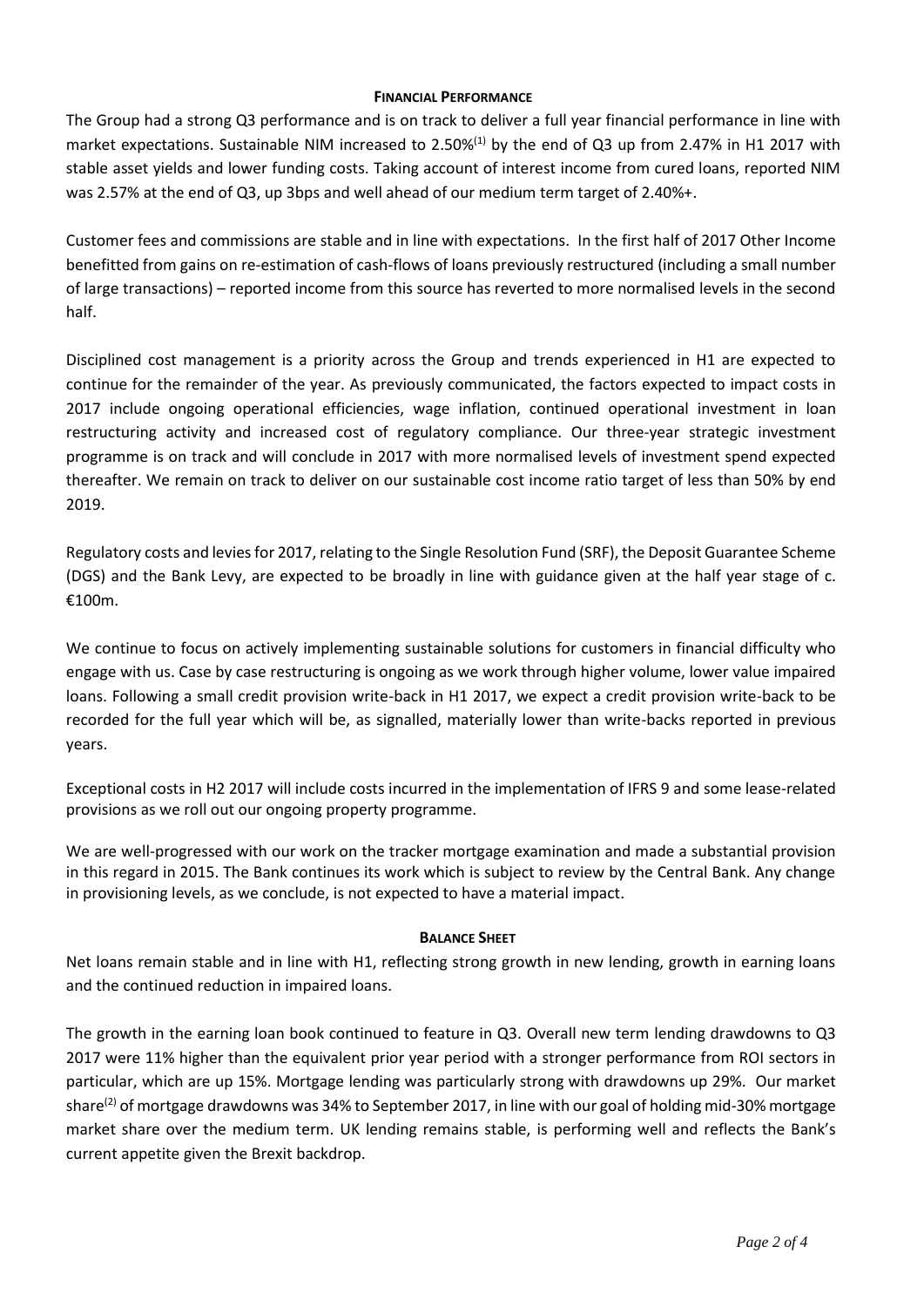Impaired loans reduced to €7.3bn (NPE €11.5bn) at September 2017 from €7.8bn (NPE €12.1bn) in June 2017 and reflects a strongly resourced and experienced work out unit continuing to deliver significant progress. This is in line with our plan to reach normalised European levels of NPEs by end 2019 through continued case by case loan restructuring and portfolio deleveraging. The continued reduction in impaired loans and the associated restructuring activity remains a key focus and a strategic priority for the Bank.

NAMA Senior Bonds which were €0.4bn at June 2017 were fully redeemed in October.

Overall customer account credit balances remain consistently stable with a higher mix of current account balances positively impacting NIM. The loan to deposit ratio was 93% at the end of Q3 2017. Combined with the Bank's strong capital position (see below), AIB is well positioned to deliver its strategic objectives in a growing Irish economy.

## **CAPITAL**

The Bank's fully loaded CET1 ratio at September 2017 increased by 100bps to 17.6%, well in excess of the medium term target of 13%. The increase was due to a strong operating performance and a reduction in risk weighted assets. On a transitional basis CET1 was 21% and Total Capital 23.8%.

The SREP CET 1 ratio for 2018 is 9.525% with overall requirements remaining broadly unchanged. The Bank's reported capital ratios are materially in excess of minimum regulatory requirements and AIB continues to maintain a very significant buffer above maximum distributable amount (MDA) trigger levels.

Fitch Rating Agency upgraded AIB plc's Long Term Rating to BBB- in November 2017. AIB plc is now rated Investment Grade by S&P, Moody's and Fitch.

Previous guidance relating to the adoption of IFRS 9 and expected MREL issuance remains unchanged.

## **SUMMARY**

2017 continues to be a year of strong performance for AIB. The business strategy underpinning the successful IPO in June 2017 is delivering sustainable profitability and strong capital generation. The economic backdrop is favourable and our customer first strategy is delivering results across all our business segments. With regard to legacy challenges, we remain committed to resolving them in a fair and equitable way for our customers. We continue to make progress on our key priorities of simplification, efficiency and balance sheet normalisation and we are on track to deliver our medium term targets and commitments.

*(1) Interest income also contains additional income from cured loans, which increased NIM from 2.50% to 2.57%* 

*(2) Source: Mortgage drawdowns ytd to September 2017 BPFI*

#### **-ENDS-**

## **For further information, please contact:**

Mark Bourke Niamh Hore Orla Bird AIB Bankcentre AIB Bankcentre AIB Bankcentre Dublin Dublin Dublin Tel: +353-1-6412195 Tel: +353-1-6411817 Tel: +353-1-6415375 email: [mark.g.bourke@aib.ie](mailto:mark.g.bourke@aib.ie)

email: niamh.a.hore@aib.ie

Chief Financial Officer The Investor Relations Theorem Head of Communications email: [orla.c.bird@aib.ie](mailto:helen.c.bird@aib.ie)